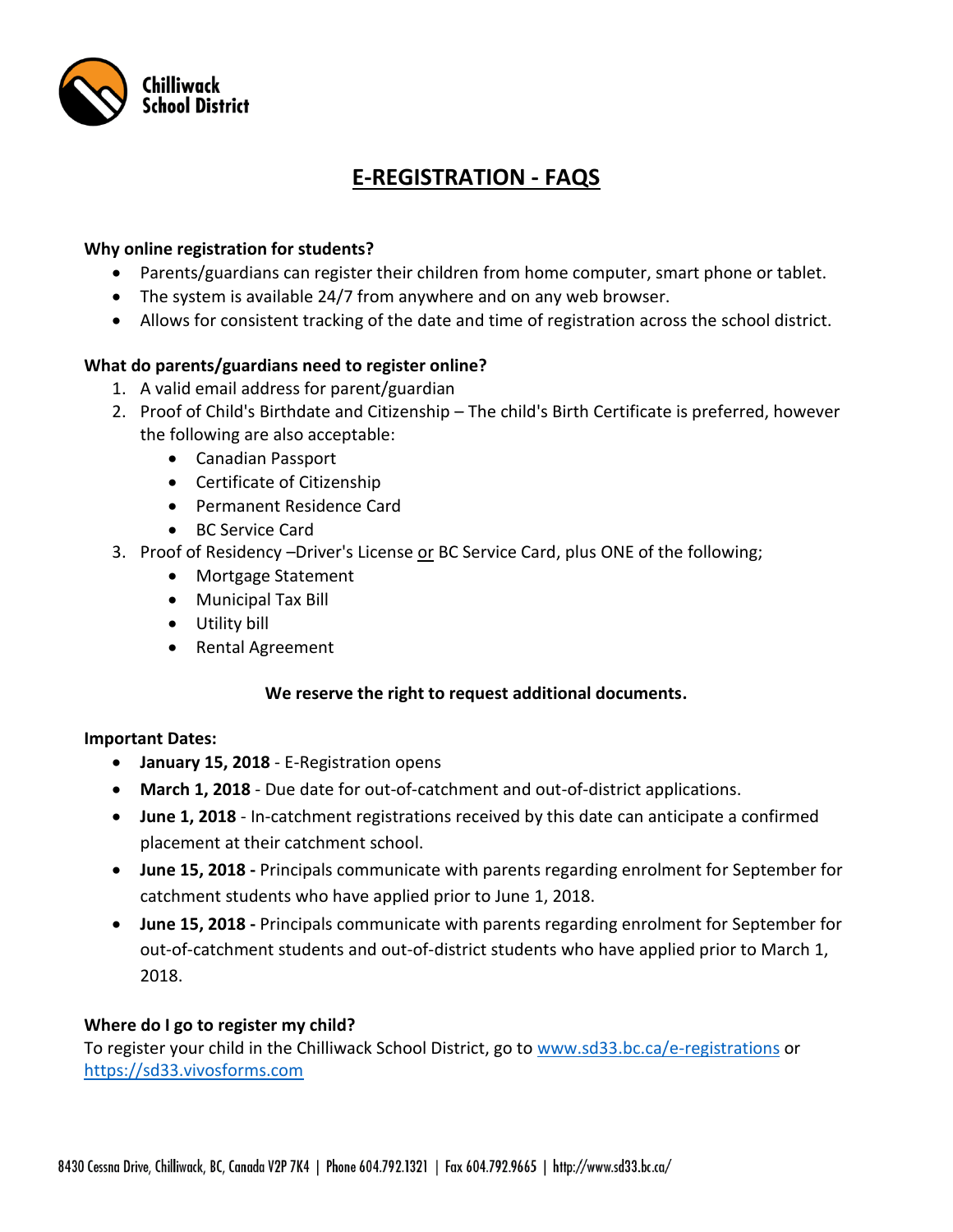

## **What if I don't have computer access at home?**

- You may use a smart phone or tablet
- You may access a computer at a Chilliwack Public Library:
	- o Chilliwack Library 45860 First Avenue
	- o Sardis Library 5819 Tyson Road
	- o Yarrow Library 4670 Community Street
- You may use a computer at the District Administration Office located at 8430 Cessna Drive in Chilliwack. Contact the E-Registration desk by phone at 604-701-4939 or email: [ereg@sd33.bc.ca](mailto:ereg@sd33.bc.ca) to arrange a time.
- Registration open houses will be offered:
	- o **Chilliwack School District Office** 8430 Cessna Drive 8am to 4pm
		- Monday January 15, Wednesday January 17<sup>th</sup> and Friday January 19<sup>th</sup>
	- o **Neighborhood Learning Centre** 46361 Yale Road 12pm to 7pm
		- **Tuesday January 16<sup>th</sup> and Thursday January 18<sup>th</sup>**
	- o **Vedder Middle School** 45560 South Sumas Road 10am to 4pm
		- **Saturday January 20th**

# **When will families find learn if their request is confirmed?**

- **In-catchment - June 15** 
	- o In-catchment applicants who registered **before June 1** will be notified of their school placement.
- **Out-of-catchment - June 15** 
	- o Principals communicate with parents regarding enrolment for September for **out-ofcatchment** applicants who registered **before March 1.**
- **Out-of-district - June 15** 
	- Principals communicate with parents regarding enrolment for September for **out-of-district** applicants who registered **before March 1.**

#### **Notes:**

If space and facilities allow, applicants will be offered registration in the following order:

- Priority will be given to those who have a sibling already registered at the requested school. All other requests will be honoured in the order they are received.
- Applications for out-of-catchment and out-of-district will be valid for the school year in which you are applying.
- Parents/Guardians have the responsibility to provide transportation for students to and from the requested school if the transfer is approved.
- Parents and students should be aware that when a secondary student transfers to a different school, he or she may be ineligible to play inter-school sports. BC School Sports determines eligibility of students to participate in interschool athletics. For more information visit: [bcschoolsports.ca](http://www.bcschoolsports.ca/member-services/student-athlete-eligibility)